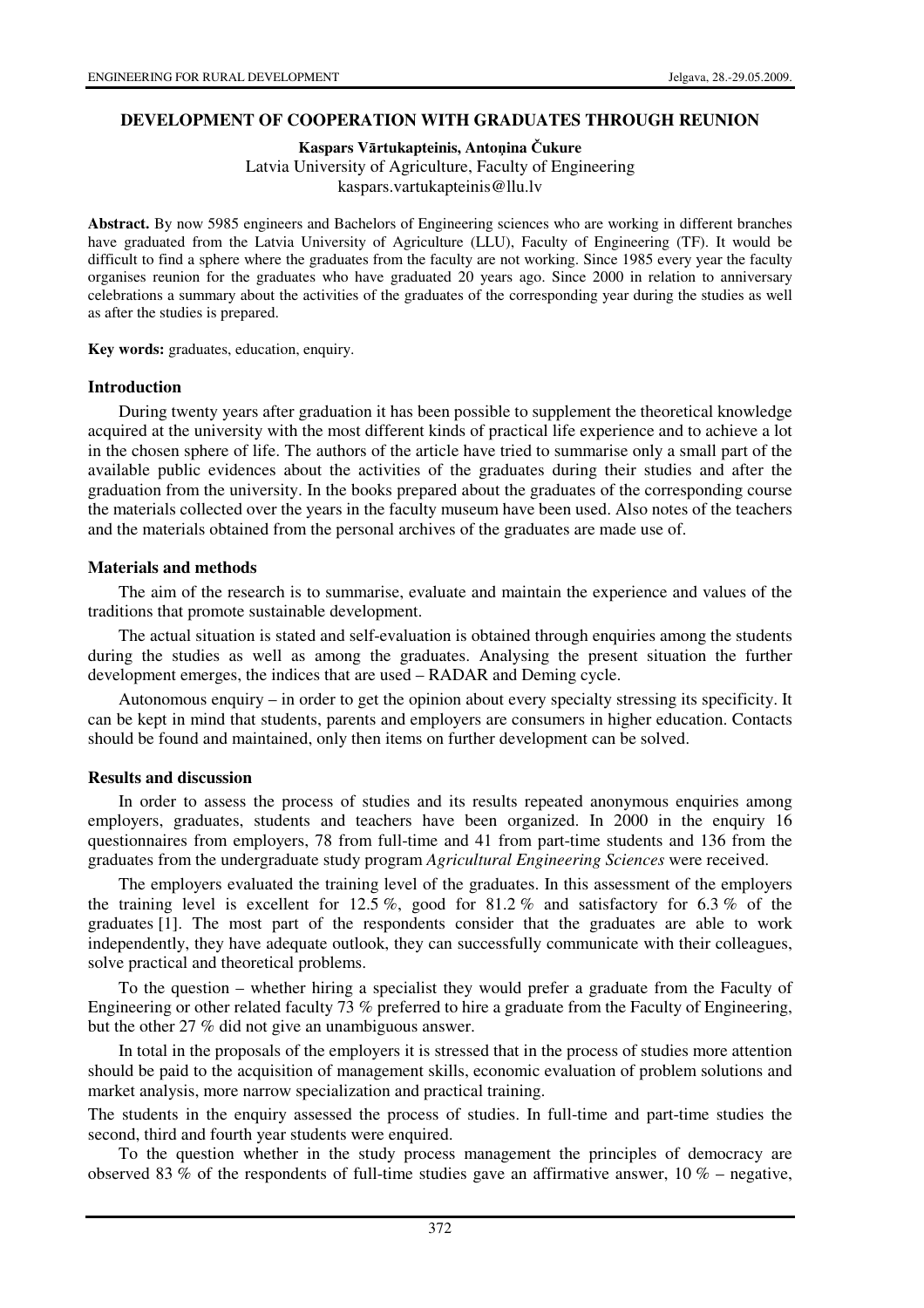but 7 % do not have a definite opinion in this question. In the comments to the negative answers the students mainly criticized the requirement of the teachers for compulsory attendance of lectures. The human relations of the administration, teachers and students were evaluated positively by 94 % of the respondents, negatively – by 3 % and also 3 % of the students do not have their opinion on this question. As to the part-time students, 40 % are generally satisfied with the proportion of lectures, practical and laboratory sessions, 23 % consider that it would be good to have more practical and laboratory sessions, but 20 % – more lectures. 13 % consider that introductory and review lectures are of essential importance, but 4 % on the contrary, deny it.

To the question about the necessity for academic and professional studies in part-time studies 74 % specify that both kinds of studies are needed for the students to have a possibility to choose, 15 % declare a need only for academic, but 11 % – for professional studies.

In total 90 % of students are satisfied with the professional qualification of the teachers, but with their pedagogical competence  $-85\%$  of the students. With the possibilities to get consultations with the teachers in total 78 % of the students are satisfied, 22 % consider that in some subjects this possibility should be enlarged.

92 % of full-time students are generally satisfied with the proportion of lectures, laboratory and practical sessions. 13 % of the students have indicated to the necessity to enlarge the proportion of practical and laboratory sessions in physics, IT and technical subjects. In the study year 2001/2002 the proportion of laboratory and practical sessions in mathematics, physics and chemistry was increased.

In the enquiry among the graduates their activities, place of residence and self-assessment of their results in studies were stated. 54 % of the respondents live in the countryside, 46 % – in the city. 20.8 % of the respondents are working in their private business,  $14.8\%$  – on farms,  $9.4\%$  – in cooperative enterprises, 6.7 % in forestry and the same number in municipalities, 6.0 % – in secondary educational establishments, 4.7 % in automobile service enterprises, 4.0 % – in agricultural machinery service enterprises, 3.4 % in auto schools and the same number in police, 2.7 % in foreign companies, 2.0 % in regional municipalities and the same number in auto transport enterprises, by 1.3 % in agricultural production processing enterprises, construction, agricultural advisory service, system of technical surveillance, road traffic safety department, insurance system and by 0.7 % (one person) – in electro energetic enterprise, heat energy enterprise, gas supply, media, customs, state defense forces, bank and Saeima (parliament).

The main duties of the respondents in their work place were as follows: production  $-19.2\%$ , service and application of machinery – 15.6 %, 13.6 % – administration and the same number staff management, 7.2 % – trade, 6.0 % – accountancy and finances, pedagogical work – 5.2 %, work with computers – 4.8 %, 4.4 % – collection and processing of information and solution of strategic problems, consultations  $-3.2\%$ , design  $-1.6\%$ , scientific work  $-1.2\%$ .

The graduates evaluated their level of training after graduation from the faculty as follows: excellent – 7.6 %, good – 74.2 %, satisfactory – 18.2 %. None of the graduates considers the level of training as poor. 84 % of the graduates admit that in their practical work they have had a necessity to apply their knowledge in engineering-technical calculations, designing, technical drawing etc.

The graduates acknowledge that the special technical subjects as well as economics, psychology, management and marketing are at work the most useful subjects. They mention the subjects the amount of which should be increased – foreign languages, psychology, management, entrepreneurship and IT. They mention also the subjects that according to their opinion should be excluded from the curriculum – they are mainly political subjects, especially those politicized during the soviet times.

|              | Number according to years |    |      |    |      |    |      |     |           |    |                |  |
|--------------|---------------------------|----|------|----|------|----|------|-----|-----------|----|----------------|--|
|              | 2003                      |    | 2004 |    | 2005 |    | 2006 |     | $200^{-}$ |    | 2008           |  |
|              | $F^*$                     | D* | F.   |    | ⇁    |    | Е.   |     | Е         |    |                |  |
| Matriculated | 138                       | 42 | .24  | 38 | 97   |    | 113  | ں ر | 68        | 33 | $\overline{ }$ |  |
| Graduates    | 54                        | 18 | 53   | 29 | 50   | 24 |      |     | $\Omega$  |    | ⌒.<br>۷O       |  |

 $*F$  – full-time studies, P – part-time studies.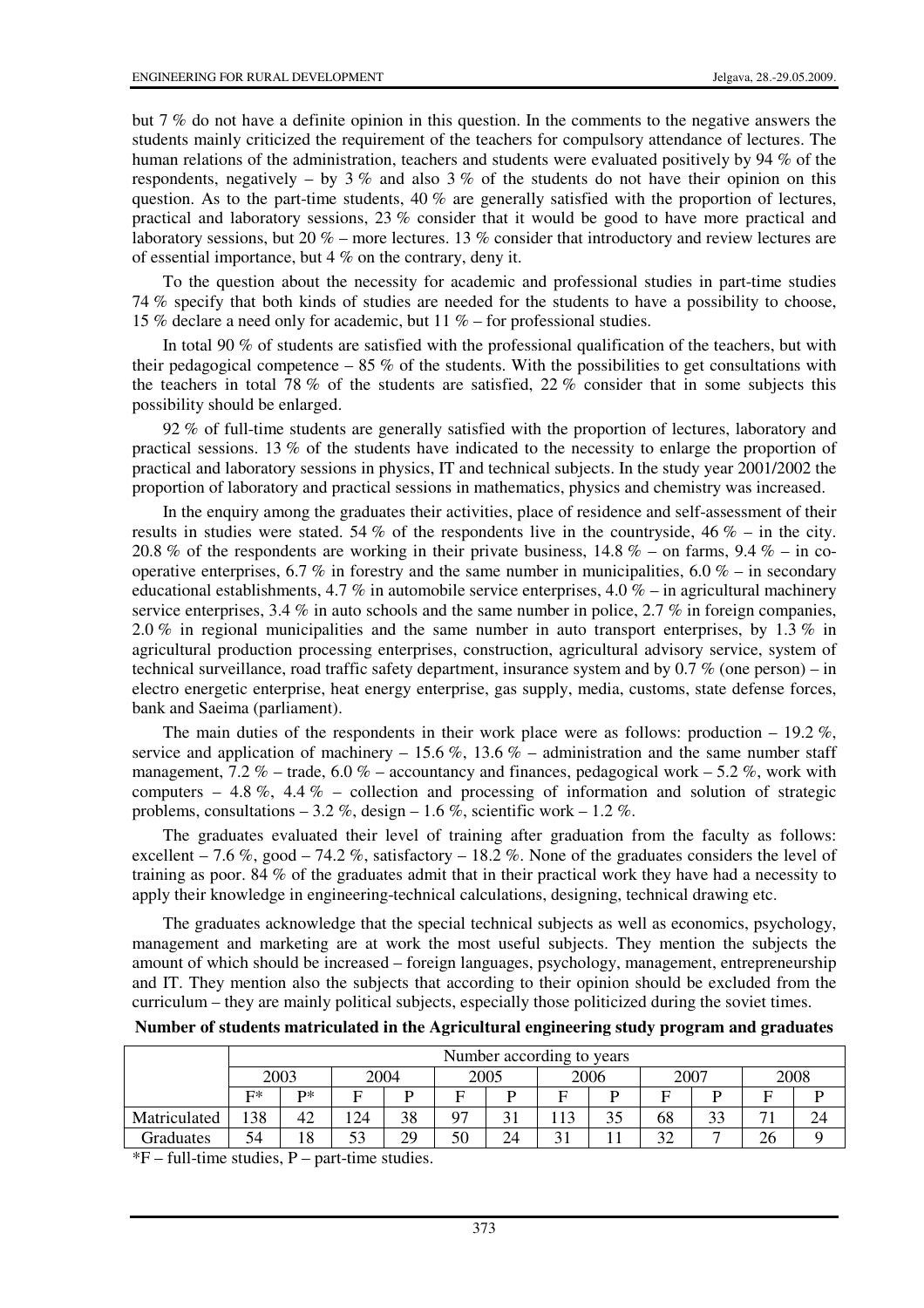The faculty has close contacts with the employers – graduates from the faculty. On March 28, 2008 there was a reunion of the graduates from 1958 and 1988. 14 graduates from 1958 and 73 graduates from 1988 were present. It was the twenty third time when the faculty organized a reunion of the graduates who had graduated 20 years ago. For the reunion a book "Graduates of 1988 from the Faculty of Agricultural Engineering" (192 pp.) was prepared and issued [3].

An enquiry was carried out among the participants of the reunion. It showed that 17 participants are working in private business, 6 of them – in a heat production enterprise and 6 in a foreign company, 4 are working on farms, 4 in automobile service, 4 in public utilities, the same number in construction, higher schools; 3 of them – in agricultural machinery service enterprises, the same number in energy supply; in other places the proportion is less. The main duties in the present work place: staff management (26 respondents), administration (21), service and application of machinery (17), production (13), work with computers (11), consultations and trade (10 and 10), the in other 8 spheres the proportion is less. The respondents indicate that the knowledge acquired at the faculty has been very useful in their professional life. The graduates and the potential employers state that it is necessary to maintain the same technical training level for the students and to promote acquisition of knowledge in management and psychology.

The student union has established very active and close contacts with employers, also mainly with the graduates from the faculty, through the traditional student days of the faculty – "Mehu dienas". In 2008 for support of *Mehu dienas* the students had attracted 87 sponsors. In the faculty Home page section *Photo and video* information can be found on *Mehu dienas* of the recent years.

Already for more than 20 years there is a panel ...Absolventi" (...Graduates") prepared on which regularly articles from media about the activities of the graduates from the faculty are shown.

Starting with 1984 the students from higher schools were recruited for the service in the Soviet army. It left considerable impact on the proportion of the young people who had started studies and graduated from the higher school. Figure 1 shows the fate of applicants of the year 1983 when the students were not recruited for the service yet. In the program *Agricultural Mechanisation* in the first year for full-time studies 150 applicants were enrolled, in *Autotransport* – 25. In the normative duration of studies 72.7 % of the students received the diploma in the program *Agricultural Mechanisation* and 76 % in the program *Autotransport.* In turn, 20.7 % of the students did not graduate from the program *Agricultural Mechanisation* and 16 % from the program *Autotransport.* 

In part-time studies in 1983 in the first year 67 and 17 new students were enrolled correspondingly. In the normative duration of studies (6 years) the diploma was obtained by only 14.9 % students in the program *Agricultural Mechanisation* and 23.5 % in the program *Autotransport,*  but correspondingly 73.1 % and 70.6 % of the students have not graduated from the programs.



Fig. 1. **Graduation of 1983 applicants**

a – program *Agricultural Mechanisation*; b – program *Autotransport*; P – part-time studies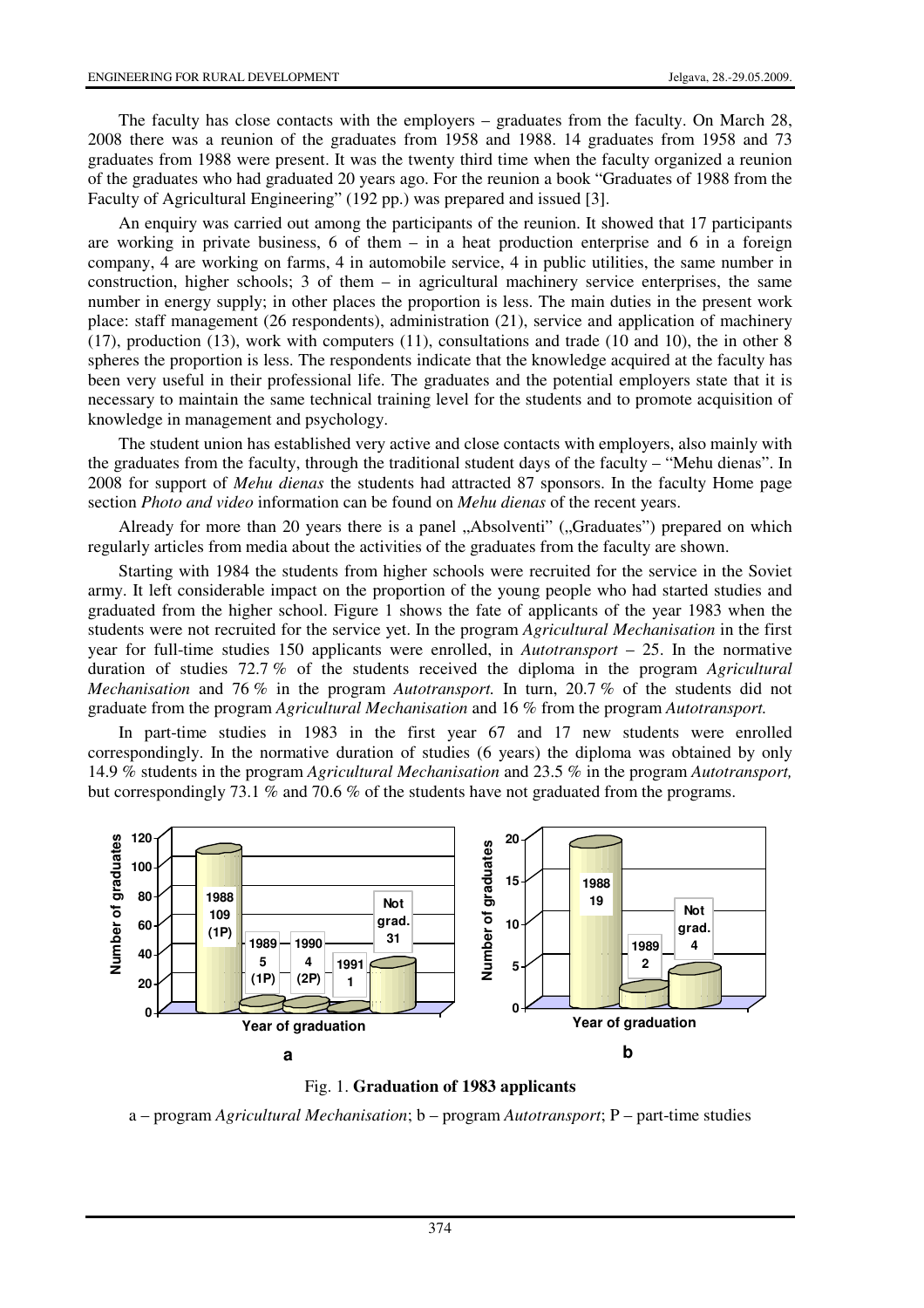Also in the summer of 1984 in full-time studies in the first year the same number of students was enrolled as in 1983, but in the autumn more than 2/3 of the new students were called up to the army. It influenced also the course of studies. Therefore, after the normative time of studies – five years the program of *Agricultural Mechanisation* was graduated only by 11.3 % of the 1984 applicants, the *Autotransport* program – only by 4 % (Figure 2) [4]. After 2 years – in 1991 also 36 % and 40 % students graduated from the programs accordingly. From the students enrolled in 1984 43.3 % and 44 % have not graduated from the programs according to the information known to the authors. Three students during the studies passed over to the Faculty of Agricultural Economics and in 1991 graduated from it after part-time studies.



Fig. 2. **Graduation of 1984 applicants**

a – program *Agricultural Mechanisation*; b – program *Autotransport*; P – part-time studies; EF –

# Faculty of Agricultural Economics

Enquiries and their analysis make it possible to improve the process of studies. Since October, 2005 enquiries among the second year students are carried out with the aim to state the opinion and references of the students about the first year of studies [2]. In September, 2005 five students of 38 enquired said that they are very satisfied with the choice of the future profession, 27 are satisfied, 4 were not sure about the choice but two students were not satisfied. Most critical remarks were expressed about the delivery of physics, mathematics and theoretical mechanics. Delivery of IT, metal processing, engineering graphics and measuring devices was assessed positively.

At the beginning of October, 2006 seven of the respondents of 43 enquired answered that they are very satisfied with the choice of the future profession, 32 – satisfied, 3 were not sure, but one was not satisfied. The most critical remarks were still expressed about the delivery of physics, mathematics and theoretical mechanics. Positive assessment was expressed about the delivery of psychology, metal processing, philosophy and measuring devices.

At the beginning of October, 2007 24 of 31 respondents answered that they are satisfied with the choice of the future profession, but 7 were not ready to judge about it. The most critical remarks were still expressed about the delivery of physics, mathematics and theoretical mechanics. Positive assessment was expressed about the delivery of psychology, metal processing, philosophy and measuring devices.

On March 28, 2008 in the reunion an enquiry was carried out among the graduates of the years 1958 and 1988. 14 graduates of 1958 (70 graduated) and 73 of 1988 (141 full-time and 46 part-time graduates) were present at the reunion.

Information from the enquiry among the graduates of 1958. Eleven respondents answered that they were from the countryside,  $2 -$  from the city. At the time of the reunion still 6 of the graduates were working: 2 in private business an one in a higher school, the same number in construction, professional educational establishment and insurance company. As the main duties at work three mentioned consultations, two – pedagogical and administration work, one – production, the same number – accountancy, collection and processing of information, solution of strategic issues and staff